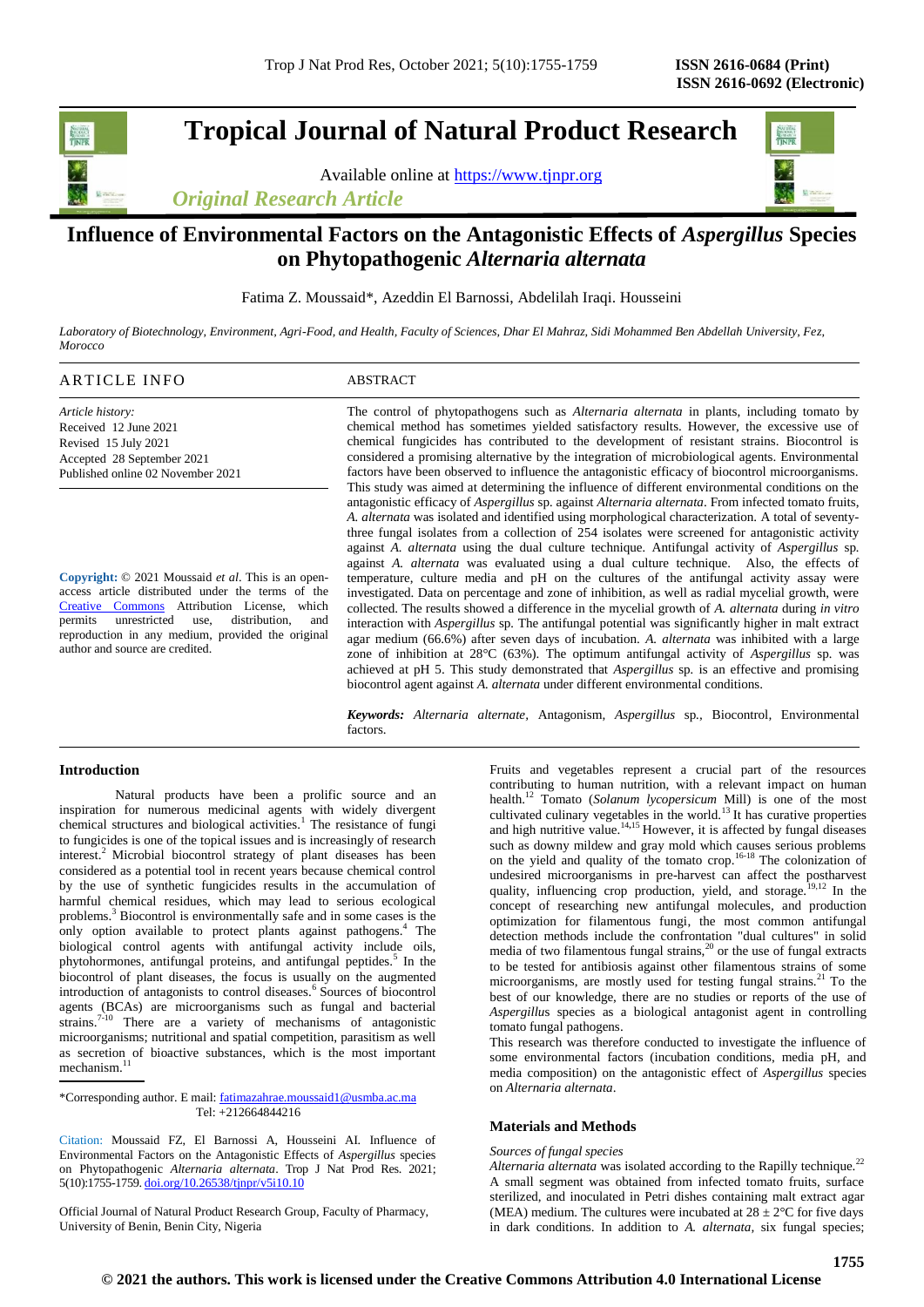*Aspergillus, Fusarium, Penicillium, Cladosporium, Paecilomyces,* and *C. albicans* ATCC 10231 were also isolated and used to evaluate their sensibility to the selected strains. Also, the antagonist agent, *Aspergillus* species were isolated from green residue that has decomposed for 45 days in red agricultural soil by the method of serial dilutions.

#### *Morphological characterization of fungal isolates*

Mold isolates were purified by successive subcultures until stabilization of their macro and microscopic morphological characters was achieved.<sup>23</sup> Morphological identification of the filamentous fungi (conidia production, color, shape, size, hyphae, and diffusible pigments) was carried out by the lactophenol cotton blue staining technique. In addition, the species were identified according to the Barnett and Hunter key. $24-26$  A confirmation of the morphological identification of the fungi isolates was made by Prof Iraqi Housseini Abdelilah at the Department of Biology, Faculty of Sciences, Sidi Mohammed Ben Abdellah University, Fez, Morocco.

#### *In vitro screening of antagonistic agents*

*In vitro* screening for antagonistic agents was performed by the dual culture technique on MEA medium using pure isolates. A total of seventy-three fungal isolates from a collection of 254 isolates were screened for antagonistic effect against *A. alternate.* 

## *Antifungal activity assay*

The antifungal activity was determined by taking an inoculum of 6 mm from an actively growing border culture of *A. alternata* and was placed in the center of sterile Petri dishes. The antagonist and the phytopathogenic fungus were inoculated simultaneously on the opposite sides of a Petri dish at the same distance (1 cm) from the center of the Petri dish. The test dishes were incubated in dark conditions.<sup>27</sup> Index of antagonism as percentage inhibition of radial mycelial growth in Petri dishes after seven days of incubation was calculated as:

I% = [(C– T) / C)] x 100.<sup>23,28,29,30</sup> Where,  $I = Inhibition percent$  $C =$  Colony diameter (mm) in control  $T =$  Colony diameter (mm) in treatment

#### *Determination of the effect of temperature on fungal growth*

The effect of temperature on fungal growth was determined by incubating cultures of the antifungal activity assay at different temperature (25, 28, 30, 37, and  $42^{\circ}$ C).<sup>31</sup> Petri dishes were covered with parafilm and incubated for seven days until the fungal mycelia reached the edge of the control experiment.

#### *Evaluation of the effect of culture media on fungal growth*

The antagonistic assay was optimized by a dual culture technique on different culture media containing different carbon sources. MEA, Sabouraud dextrose agar (SDA), Potato dextrose agar (PDA), and Czapek dox agar (CDA), were prepared and used for culturing.<sup>32</sup> The *in vitro* cultures were incubated at  $28 \pm 1$ °C and observed for the growth of the test and antagonistic fungi for seven days.

#### *Assessment of the effect of pH on fungal growth*

To determine the optimum pH of *Aspergillus* sp*.* antagonism towards *A. alternata*, different pH levels of the MEA medium were prepared. The pH value of the MEA medium was adjusted by the addition of Citrate-Phosphate Buffer (Tampon McIlvaine) at different pH levels using the pH meter. In addition to the normal pH value (pH 5.5) of the MEA medium, pH values of 4, 5, 6, 8, and 10 were tested.<sup>33,34</sup> The radial mycelial growth was measured after seven days of incubation at 28°C.

#### *Determination of inhibition spectrum*

*Aspergillus* sp*.* was tested against 16 pathogen isolates, including fifteen filamentous fungi of different genera (*Aspergillus, Fusarium, Penicillium, Cladosporium,* and *Paecilomyces*), and a yeast *C.* 

*albicans* ATCC 10231. The experiment was conducted by the confrontation method on MEA medium for seven days.

#### *Statistical analysis*

The experiments were performed in three replicates for all the *in vitro* tests. Statistical analysis of the data obtained was performed using SPSS software (IBM SPSS Statistics 21, United Kingdom). Data were expressed as a mean  $\pm$  standard deviation (SD) of the mean and analyzed using a two-way ANOVA test at a P-value of less than 0.01.

## **Results and Discussion**

#### *Morphological characterization of fungal species*

The selection and isolation of the antagonist constitute the most important phases when a biological control agent is sought.<sup>35</sup> In this study, a collection of fungi isolates was characterized by cultural and colony morphology characteristics and microscopic observation. *A. alternate* was defined by a white grey thallus at the beginning, which becomes dark (olive black) and downy to cottony appearance. Under the microscope, it has large spores and is characterized by a sinuous and long conidiophore: 75-100 μm, and a spherical vesicle (8-10 μm). The phialides are carried by metulae inserted on the upper part of the vesicle, with round conidia of 3.0-3.4 μm. Filamentous fungi, including *Aspergillus*, are widely used for the industrial production of enzymes. <sup>36</sup> Each test was compared with the diameter of each *A. alternata* control. Out of the seventy-three fungal isolates from a collection of 254 isolates that were screened, *Aspergillus* sp. was the most effective antagonist for controlling *A. alternata in vitro*.

Based on the cultural characterization and identification system of Barnett and Hunter,<sup>25</sup> the mold was suspected to be *Aspergillus* sp. It was the fungus that was isolated from the green decomposing residue that showed the strongest antagonistic activity against *A. alternata*. The inhibition of fungal mycelial growth at a distance, as observed in this study is commonly ascribed to antibiotic production by *Aspergillus* sp*.* The percentage of growth inhibition of mycelial growth after one week of incubation was approximately 65%. This result is very comparable to the *in vitro* antagonistic activity test by Samiya et al..<sup>37</sup> They found that isolates SQUCC-33Y (yeast), SQUCC-LB11 (bacterium), and SQUCC-BY1 (bacterium) alone showed inhibitory activities against *A. alternata* and recorded mycelial growth inhibitions of 29.7, 35.8, and 50.1%, respectively.

### *Effect of environmental factors on the pathogenic and antagonistic fungi*

In the current study, the use of full conditions demonstrated the complex factors affecting the antifungal effect of *Aspergillus* sp*.* against *A. alternata*. The optimal temperature was determined by incubating the cultures of the antifungal activity assay at 25, 28, 30, 37, and 42°C. Temperature affected both mycelial growth and fungal activity. According to the data obtained, 28°C was observed to be the optimal assay temperature value due to the significant inhibition of the vegetative hyphal growth. At 28°C, the co-culture assay showed that the growth of the fungal pathogen was significantly  $(p < 0.0001)$ inhibited by approximately 62.5% (Figure 1). However, there was no fungal growth recorded at temperature values of 37 and 42°C, for both the pathogen and antagonist. The results obtained are in agreement with the findings of Sempere *et al*., where they showed that the antifungal activity of *T. harzianum* isolate against *A. alternata* varies due to temperature variation.<sup>3</sup>

Different methods have been used to determine fungal growth in different substrates and conditions.<sup>39</sup> To investigate the influence of culture media on *Aspergillus* sp*.* antagonism against *A. alternata*, a dual culture assay was conducted. Different media which included MEA, CSA, and PDA were tested to select a suitable assay medium and evaluate antifungal activity. The assay displayed a significant ( $p <$ 0.0001) inhibitory mycelial growth in MEA (3 mm) than in the PDA (4.8 mm) compared to the control (9 mm). Czapeck medium showed no fungal growth of confronted strains (Figure 2).

The effect of various physiological parameters like nutrients, pH, and temperatures on the production of antifungal compounds by biocontrol agents has been reported. $40-42$  Figure 3 revealed the effects of different media pH on the antibiosis of *Aspergillus* sp*.* after seven days of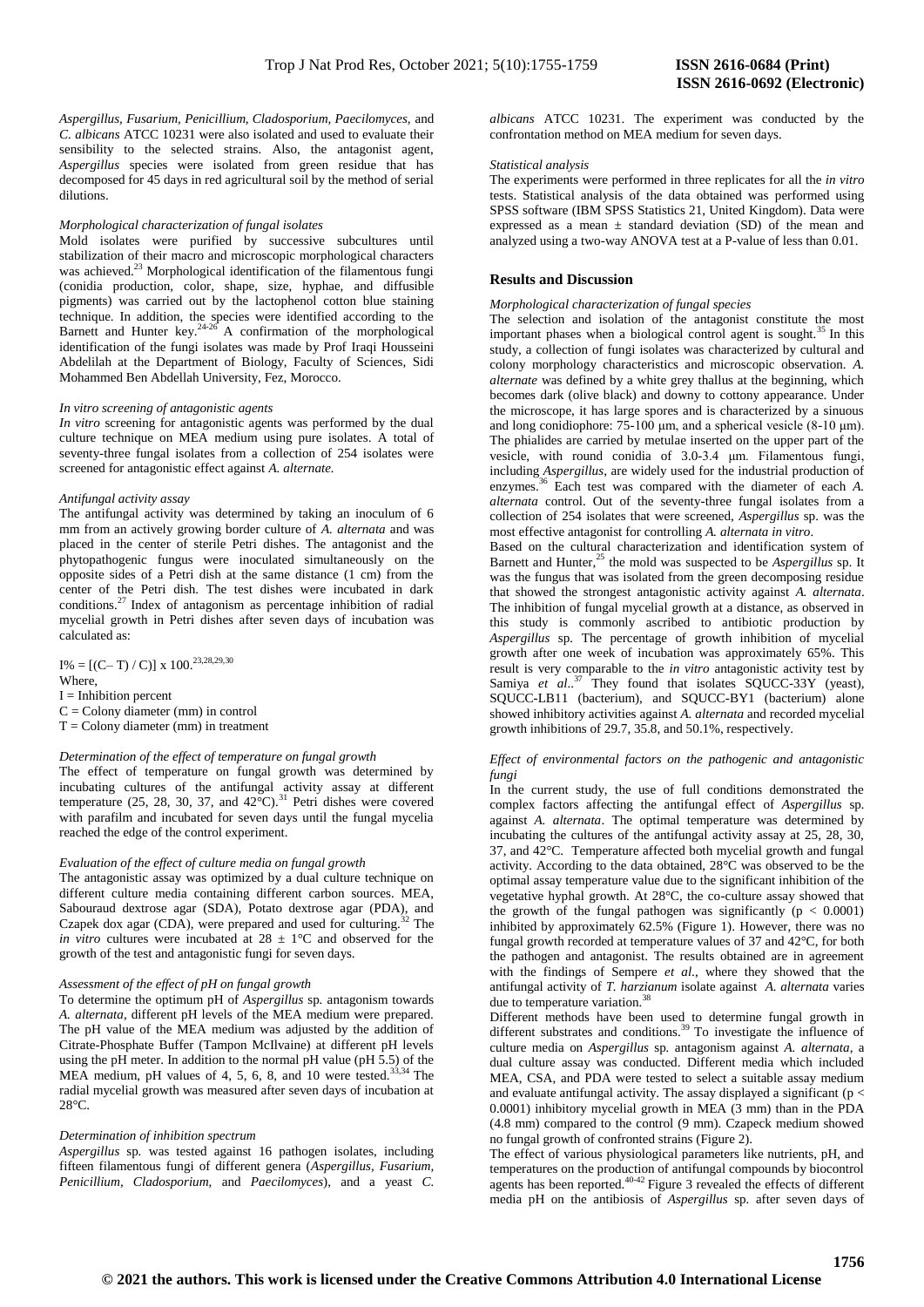# **ISSN 2616-0692 (Electronic)**

incubation. Different ranges of antifungal activity against *A. alternata* between pH 4, 5, and 6 were observed, with the maximum activity of *Aspergillus* sp*.* at the acidic pH. This observation provided a significant inhibition ( $p < 0.01$ ) of the vegetative hyphal growth of *A*. *alternata* of 52% at pH 5.



Figure 1: Effect of test temperature on the antagonistic interactions between *Aspergillus* sp*. and Alternaria alternata*. Following fungal growth (mm) at different incubation temperatures (25, 28, 30, and 42 °C) for 8 days. The results were expressed as mean  $\pm$  SD of 3 independent experiments.



**Figure 2:** Effect of culture media on the antifungal activity of *Aspergillus* sp*.* against *Alternaria alternata*.

Following fungal growth (mm) in different media: MEA: Malt extract agar; CDA: Czapek dox agar; SDA: Sabouraud dextrose agar; and PDA: Potato dextrose agar for 8 days. The results were expressed as mean  $\pm$  SD of 3 independent experiments.



**Figure 3:** Effect of pH on the antifungal activity of *Aspergillus*  sp*.* against *Alternaria alternata*.

Following fungal mycelial growth (mm) for 7 days. The results were expressed as mean  $\pm$  SD of 3 independent experiments.

## *Inhibition spectrum of Aspergillus* species

The biological characterization study of *Aspergillus* sp*.* showed the presence of a very strong inhibition spectrum. On the collection of 16 isolates, the fungal interaction between *Aspergillus* sp*.* and the test isolates showed that *Aspergillus* sp*.* had a significant inhibitory effect against the four filamentous fungi; P19 *Fusarium oxysporum, Aspergillus terrus, P11 Fusarium oxysporum,* and *Aspergillus restrictus* by inhibition of mycelial growth of the test isolates. The inhibition rates vary depending on the sensitivity of the test isolates with values of 49.2  $\pm$  1.4%, 49.9  $\pm$  0.2%, 55.6  $\pm$  1.7%, and 61.7  $\pm$ 1.5% for *Aspergillus terrus, Aspergillus restrictus, P11 Fusarium oxysporum*, and P19 *Fusarium oxysporum*, respectively (Table 1).

**Table 1:** Inhibition rate of *Alternaria alternata* co-cultured with *Aspergillus* sp

| <b>Test fungal strains</b>       | % inhibition   |
|----------------------------------|----------------|
| Fu I25: Fusarium Solani          |                |
| P19: Fusarium oxysporum          | $61.7 \pm 1.5$ |
| Fu I26: Aspergillus terrus       | $49.2 \pm 1.4$ |
| Fi I22: Aspergillus ustus        |                |
| P11: Fusarium oxysporum          | $55.6 \pm 1.7$ |
| Fi I20: Penicillium simplicissum |                |
| Fi I4: Aspergillus restrictus    | $49.9 \pm 0.2$ |
| Fi I1: Paecilomyces variotii     |                |
| C. albicans ATCC                 |                |
| FU I17: Aspergillus corudidus    |                |
| FU I30: Penicillium Italicum     |                |
| ASP37: Aspergillus fumigatus 42  |                |
| ASP42: Aspergillus fumigatus 37  |                |
| FI I12: Aspergillus versicolor   |                |
| FiI27: Cladosporium cladosporoid |                |
| A3: Penicillium sp               |                |

#### **Conclusion**

The findings in the study of the effects of environmental factors on the antagonism of *Aspergillus* sp. against *A. alternata* reveal useful information for the applicability of biocontrol agents in plant diseases. This research provides important new knowledge supporting the optimum conditions for the antagonistic activity of *Aspergillus* sp. Therefore, *Aspergillus* sp. may be useful as a biocontrol agent under diverse physiological and certain temperatures, media composition, and pH of the culture media.

## **Conflict of Interest**

The authors declare no conflict of interest.

## **Authors' Declaration**

The authors hereby declare that the work presented in this article is original and that any liability for claims relating to the content of this article will be borne by them.

## **References**

- 1. Pham JV, Yilma MA, Feliz A, Majid, Murtadha T, Maffetone N, Jorge R, Walker, Kim E, Cho H, Jared M, Reynolds, Park S, Yoon Y. A review of the microbial production of bioactive natural products and biologics. Front Microbiol. 2019; 10(6):1-27.
- 2. Elgorban AM, Bahkali AH, Al DA, Abdel-wahab MA.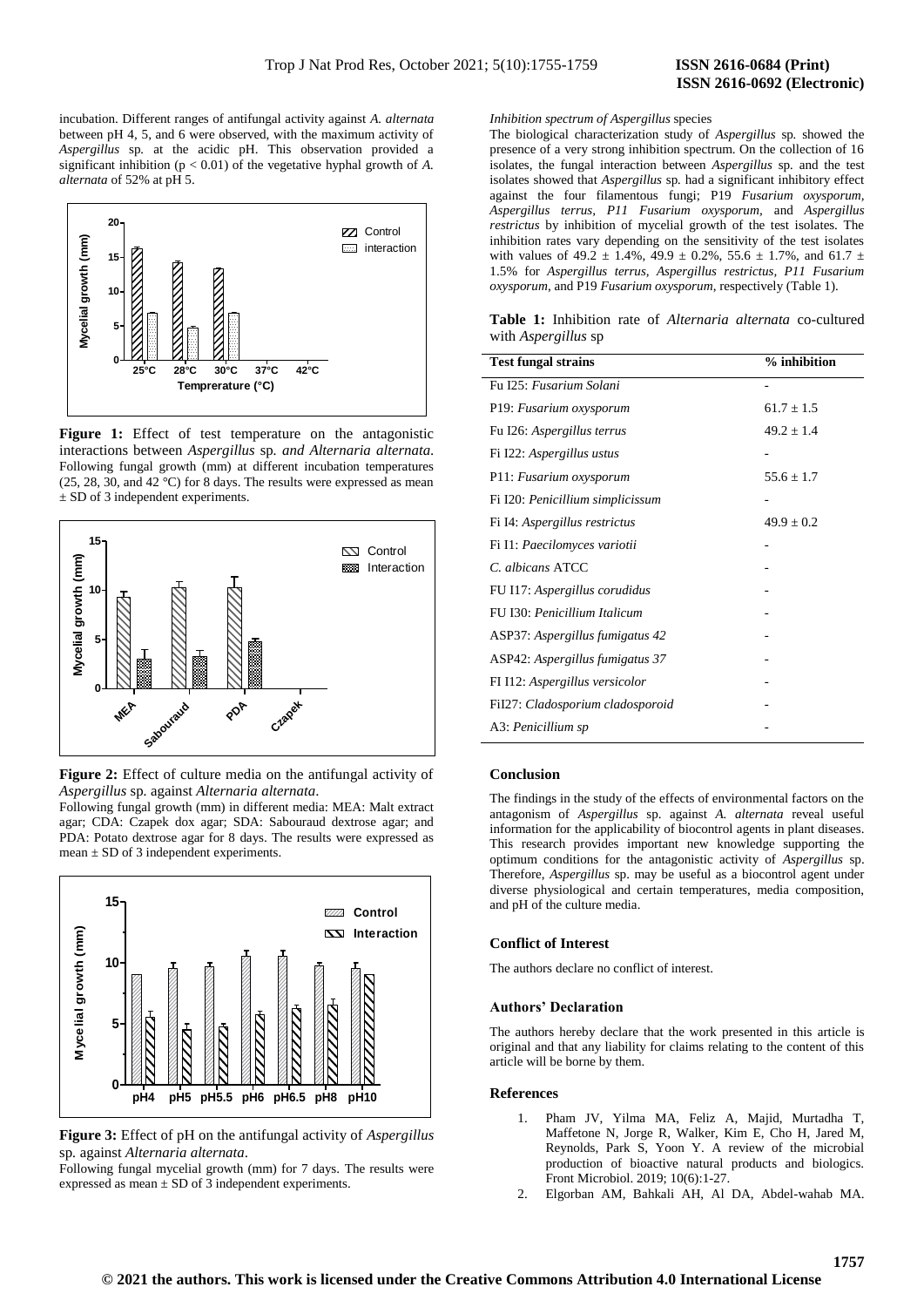Natural products of Alternaria sp., an endophytic fungus isolated from Salvadora persica from Saudi Arabia. Saudi J Biol Sci. 2019; 26(5):1-9.

- 3. Nega A. Review on Concepts in Biological Control of Plant Pathogens. J Biol Agric Healthcare. 2014; 4(27):33-55.
- 4. Heydari A and Pessarakli M. A review on biological control of fungal plant pathogens using microbial antagonists. J Biol Sci. 2010; 10(4):273-290.
- 5. Wang C, Yuan S, Zhang W, Ng T, Ye X. Buckwheat Antifungal Protein with Biocontrol Potential to Inhibit Fungal (Botrytis cinerea) Infection of Cherry Tomato. J Agric Food Chem. 2019; 67(24):6748-6756.
- 6. Xu X and Hu X. The effect of aggregation of pathogen and biocontrol microbe propagules on biocontrol potential: a simple modelling study. Phytopathol Res. 2020; 2(1):1-9.
- 7. Thomashow LS. Biological control of plant root pathogens. Curr Opin Biotechnol. 1996; 7(3):343-347.
- 8. Variar M, Alam S, Imam J. Chapter 4. Evolution in Bio-Control agents and its Adaptation to Suppress Soil-Borne phytopathogen. The phytopathogen Evolution and Adaptation. (1<sup>st</sup> ed.). India: Apple Academic Press. 2017; 139-172p.
- 9. Sastrahidayat R, Sulistyowati L, Djauhari S. Biocontrol of *Sclerotium rolfsii* (Caused Damping-off Disease) on Soybean Varieties using *Streptomyces sp*. and Arbuscular Mycorrhizal Fungi. The 8th Int Symp on Biocontrol and Biotech. 2011; 3(6):1-6.
- 10. Sharma RR, Singh D, Singh R. Biological control of postharvest diseases of fruits and vegetables by microbial antagonists: A review. Biol Contr. 2009; 50(3):205-221.
- 11. Yan F, Li C, Ye X, Lian Y, Wu Y, Wang X. Antifungal activity of lipopeptides from Bacillus amyloliquefaciens MG3 against Colletotrichum gloeosporioides in loquat fruits. Biol Contr. 2020; 146(7):104-281.
- 12. Sellitto VM, Zara S, Fracchetti F, Capozzi V. Microbial Biocontrol as an Alternative to Synthetic Fungicides : Boundaries between Pre- and Postharvest Applications on Vegetables and Fruits. Ferment. 2021; 7(2):1-14.
- 13. Gerszberg A, Hnatuszko-Konka K, Kowalczyk T, Kononowicz AK. Tomato (Solanum lycopersicum L.) in the service of biotechnology. Plant Cell Tiss Organ Cult. 2015; 120(3):881-902.
- 14. Olaniyi JO, Akanbi WB, Adejumo TA, Akande OG. Growth, fruit yield, and nutritional quality of tomato varieties. Afr J Food Sci. 2010; 4(6):398-402.
- 15. Thabet M and Khalifa W. Antifungal Activities of Clove Oil Against Root Rot and Wilt Pathogens of Tomato Plants.IDOSI Publications. 2018; 18(3):105-112.
- 16. Bahraminejad S, Amiri R, Abbasi S. Anti-fungal properties of 43 plant species against Alternaria solani and Botrytis cinerea. Arch Phytopathol Plant Protect. 2015; 48(4):336- 344.
- 17. Kumar S, Singh R, Kashyap PL, Srivastava AK. Rapid detection and quantification of Alternaria solani in tomato. Sci Horticul. 2013; 151(2):184-189.
- 18. Liu S, Che Z, Chen G. Multiple-fungicide resistance to carbendazim, diethofencarb, procymidone, and pyrimethanil in field isolates of Botrytis cinerea from tomato in Henan Province, China*.* Crop Protect. 2016; 84(6):56-61.
- 19. Ippolito A and Nigro F. Impact of preharvest application of biological control agents on postharvest diseases of fresh fruits and vegetables. Crop Protect. 2000; 19(8-10):715- 723.
- 20. Wu K, Chen J, Sun S, Miao C, Wu K, Chen Y, Xu L, Guan H, Zhao L. Endophytic *Trichoderma gamsii* YIM PH30019: A promising biocontrol hyperosmolar, mycoparasitism, and antagonistic activities of induced volatile organic compounds on root. J Ginseng Res. 2016; 40(4):315-324.
- 21. Pereira E, Santos A, Reis F, Tavaresc R, Baptistaa, Lino-Netoc T, Almeida-Aguiar C . A new effective assay to

detect antimicrobial activity of filamentous fungi. Microbiol Res. 2013; 168(1):1-5.

 **ISSN 2616-0692 (Electronic)** 

- 22. Rapilly F. Les techniques de mycologie en pathologie végétale. Paris: Ann des Epiphyt. 1968; 19:25-39.
- 23. Moussaid F, Atki Y, El Barnossi A, Abdellaoui A, Iraqi Housseini A. *In vitro* antifungal activity of *Cinnamum burmannii* and *Cuminum cyminum* Essential Oils against two nosocomial strains of *Aspergillus fumigatus*. J Pharm Sci Res. 2019; 11(3):718-720.
- 24. Ghosh R, Barman S, Jgs PK, Mandal NC. Biological Activities of *Alternaria spp*. Rl4 – a Potent Endophytic Fungus Associated With *Rauwolfia serpentina* L. Benth. Asian J Pharm Clin Res. 2018; 11(11):178.
- 25. Barnett HL and Hunter BB. Illustrated genera of imperfect fungi. St Paul, Minn APS Press. 1998; 218p.
- 26. Ramezani Y, Taheri P, Mamarabadi M. Identification of *Alternaria spp*. associated with tomato early blight in Iran and investigating some of their virulence factors. J Plant Pathol. 2019; 101(3):647-659.
- 27. Sudirman LI, Iraqi Housseini AI, Le Febvre G, Kiffer E, Botton B. Screening of some basidiomycetes for biocontrol of *Rigidoporus lignosus*, a parasite of the rubber tree *Hevea brasiliensis*. Mycol Res. 1992; 96(8):621-625.
- 28. Ahlem H, Mohammed E, Badoc A, Ahmed, L. Effect of pH, temperature and water activity on the inhibition of *Botrytis cinerea* by *Bacillus amyloliquefaciens* isolates. Afr J Biotechnol. 2012; 11(9):2210-2217.
- 29. Morales-Sánchez V, Díaz CE, Trujillo E, Sonia O, Felix V, Ruben M, Maria Fe A, Azucena G. Bioactive metabolites from the endophytic fungus *Aspergillus spp*. SPH2. J Fungi. 2021; 7(2):1-12.
- 30. Tiwari A, Kumar A, kshi M, Prasad S, Dwivedi D, Khan N, Kumar A, PrakashV,Jaipal,Singh S, Kumar P, Yadav A. Assessment of Antagonistic Activity in PGPR Isolates against Alternaria solani causing Early Blight of Potato. Int J Curr Microbiol Appl Sci. 2020; 9(7):1851-1855.
- 31. Daryaei A, Jones EE, Ghazalibiglar H, Glare TR, Falloon RE. Effects of temperature, light, and incubation period on production, germination, and bioactivity of *Trichoderma atroviride*. J Appl Microbiol. 2016; 120(4):999-1009.
- 32. Li ZT, Janisiewicz WJ, Liu Z, Callahan A, Evans B, Wayne M, Jurick, Dardick C. Exposure *in vitro* to an environmentally isolated strain TC09 of *Cladosporium sphaerospermum* triggers plant growth promotion, early flowering, and fruit yield increase. Front Plant Sci. 2019; 9(2):1-19.
- 33. McIlvaine TC. A Buffer Solution for Colorimetric Comparison. J Biol Chem. 1921; 49(1):183-186.
- 34. Ramaswamy HS, Xu M, Vatankhah H. Investigating the influence of pH and selected heating media on thermal destruction kinetics of *Geobacillus stearothermophilus*  (ATCC10149). J Food Meas Charact. 2019; 13(2):1310- 1322.
- 35. Chalfoun SM. Controle biológico e metabólitos microbianos bioativos: Uma perspectiva da qualidade do café. Cienc e Agrotecnologia. 2010; 34(5):1071-1085.
- 36. Kumar A. *Aspergillus nidulans*: A Potential Resource of the Production of the Native and Heterologous Enzymes for Industrial Applications. Int J Microbiol. 2020; (8):1-11.
- 37. Al-Maawali SS, Al-Sadi AM, Ali Khalifa Alsheriqi S, Nasser Al-Sabahi J, Velazhahan R. The potential of antagonistic yeasts and bacteria from tomato phyllosphere and fructoplane in the control of Alternaria fruit rot of tomato. All Life. 2021; 14(1):34-48.
- 38. Sempere F and Santamarina MP. *In vitro* biocontrol analysis of *Alternaria alternata* (Fr.) Keissler under different environmental conditions. Mycopathologia. 2007; 163(3):183-190.
- 39. Torres MR, Ramos AJ, Soler J, Sanchis V, Marín S. SEM study of water activity and temperature effects on the initial growth of *Aspergillus ochraceus*, *Alternaria alternata* and *Fusarium verticillioides* on maize grain. Int J Food